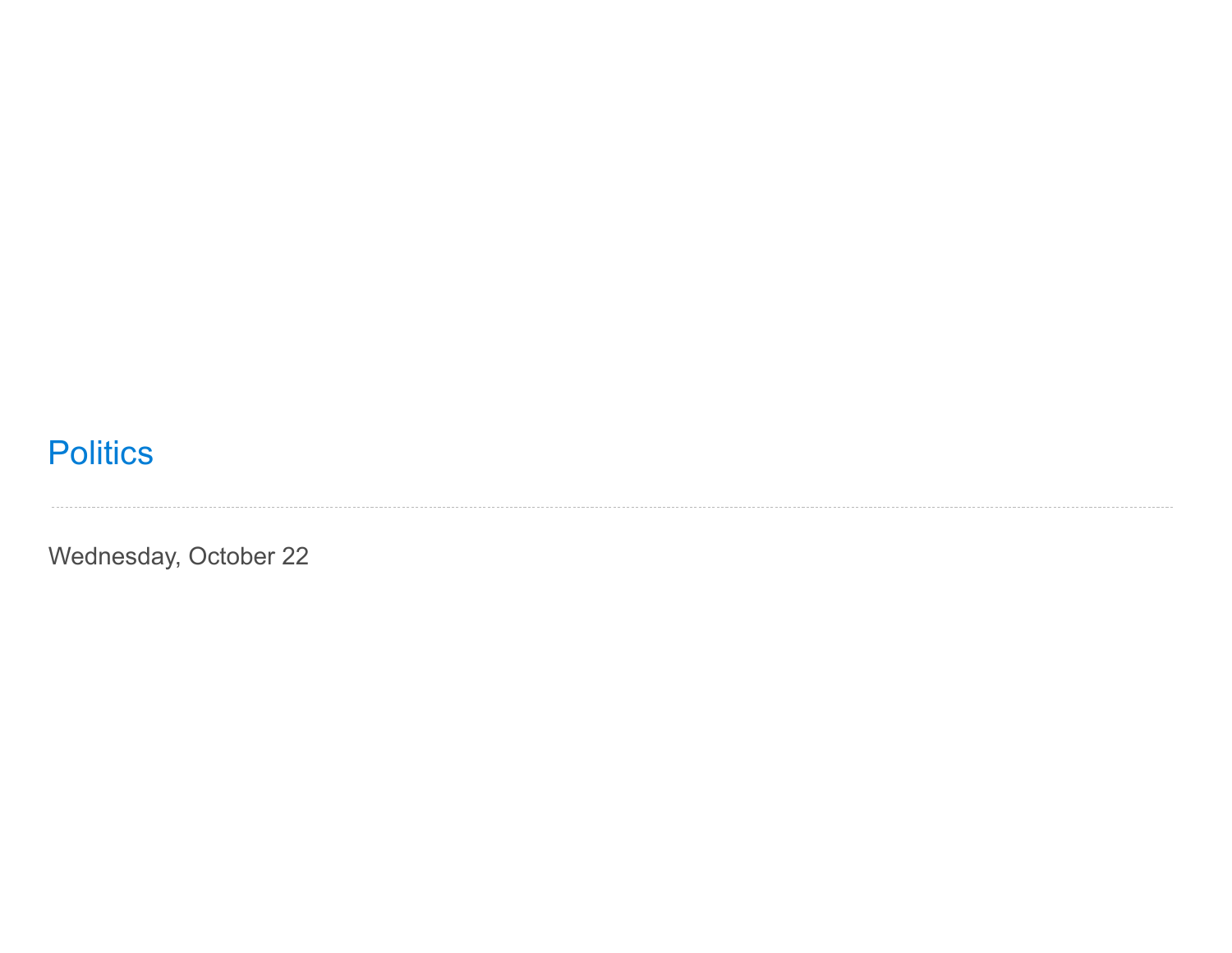## Government and Politics

A **government** is the system by which a community is organized

What is the purpose of government?

- Establish and enforce regulations for coordination and competition among individuals
- Pursue the common goals and fulfill the shared needs of the governed community
- Oppress some groups for the benefit of others

What is politics?

• The process by which governments are selected, empowered, and challenged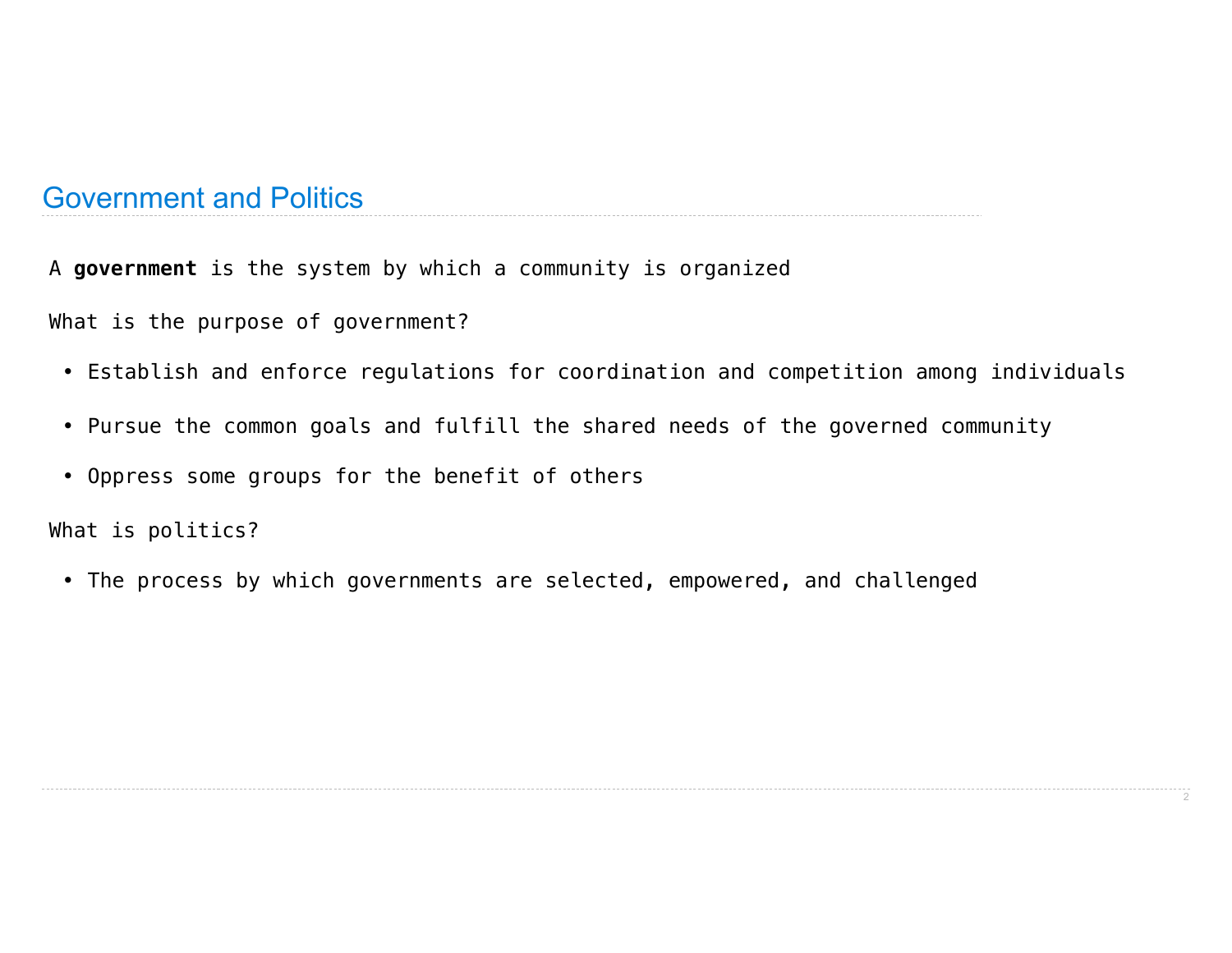## Democratizing Uses of Technology

Individuals are empowered by their ability to **access information** and **communicate**

- The Internet provides unprecedented access to both data and opinions
- Research suggests that people only seek out opinions with which they already agree
- "What information consumes is rather obvious: it consumes the attention of its recipients. Hence a wealth of information creates a poverty of attention and a need to allocate that attention efficiently among the overabundance of information sources that might consume it." - Herbert Simon, Designing Organizations for an Information-Rich World

Groups are empowered by their ability to **coordinate** and **attract assistance**

- "Twitter revolutions" in Moldova '09, Iran '09, Tunisia '10, Egypt '11, Ukraine '13
- #Jan25th drew a crowd of 80,000 in Cairo, then Egypt shut down all Twitter access
- International attention increases the cost of suppression by exposing the consequences

3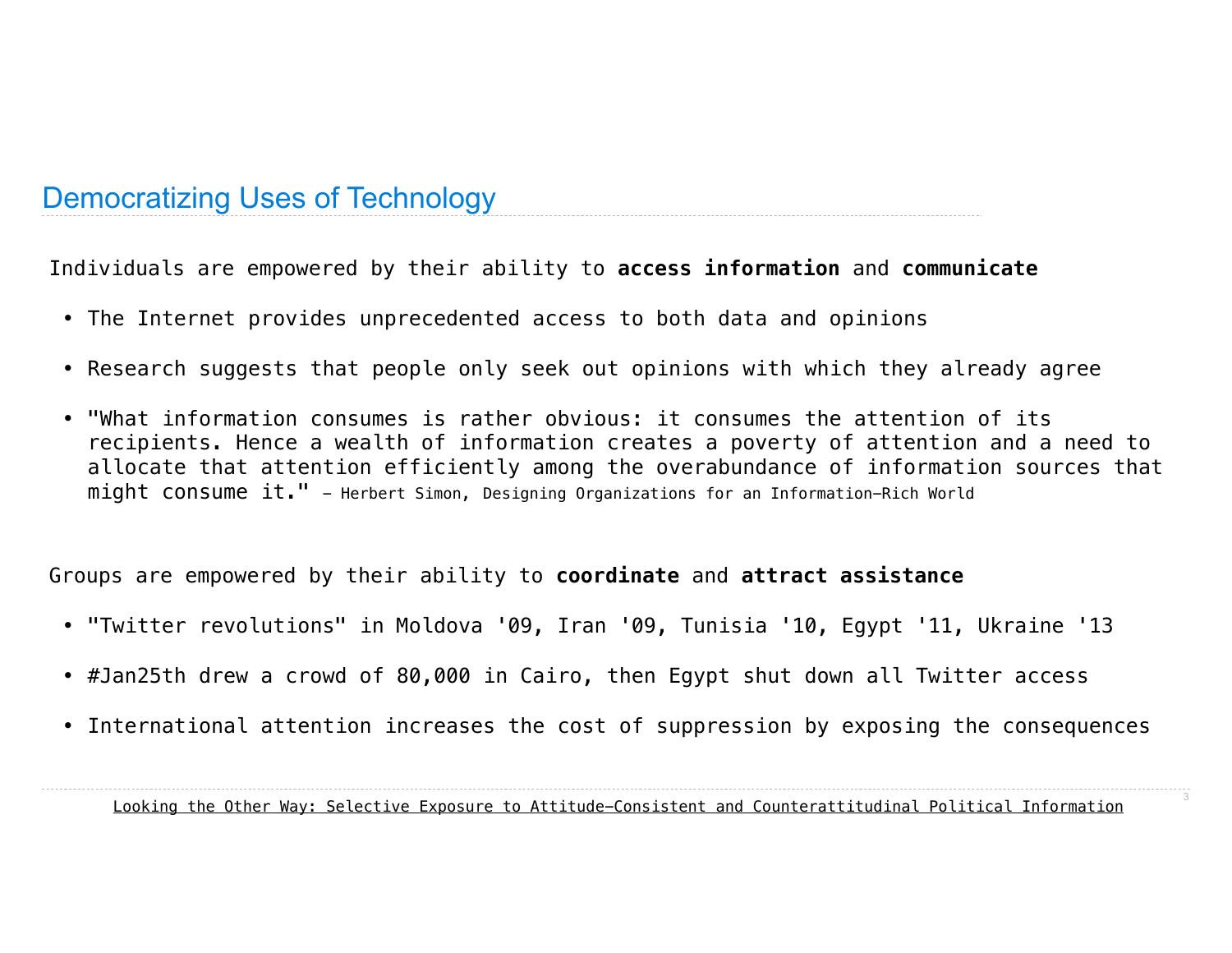## Coercive Uses of Technology

Tools of Suppression

• Tracking dissidents and their communications

Targeted campaigning

- US political parties now track political affiliation, likeliness to vote, and potential for persuasion of every eligible voter
- Benefit: Increased voter registration and turn-out
- Cost: People may vote against their own interests due to partial information

Gerrymandering (manipulating district boundaries to favor a particular group)

- *Representative democracy* is a system in which individual interests are represented by elected officials
- In the 2012 national election, Democrats received 1.4 million more votes for the House of Representatives, yet Republicans won control of the House by a 234 to 201 margin